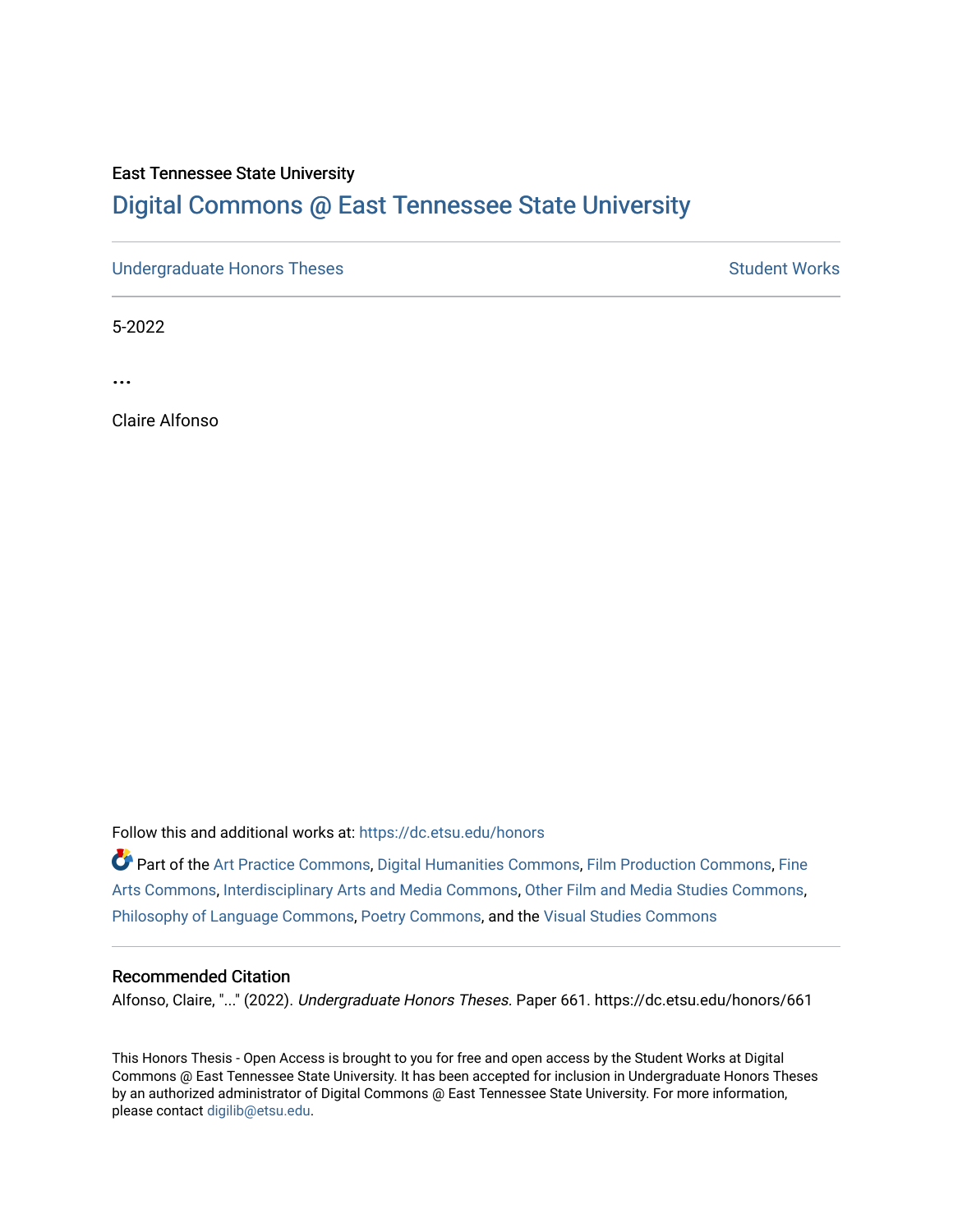Alfonso 1

(How Do We Say Things Like This in Words?)

 $By$ 

Claire Olivia Alfonso

An Undergraduate Thesis Submitted in Partial Fulfillment of the Requirements for the English Honors-in-Discipline Honors College and the Fine and Performing Arts Honors Scholars Program East Tennessee State University

 $-4/15/2022$ 

Claire O Alfonso

Date

 $\mathcal{C}$ dulation

4/15/2022

Dr. Chelsea Wessels, Thesis Mentor

Afin Atri

4/15/2022

Dr. Matthew Holtmeier, Reader

Date

Date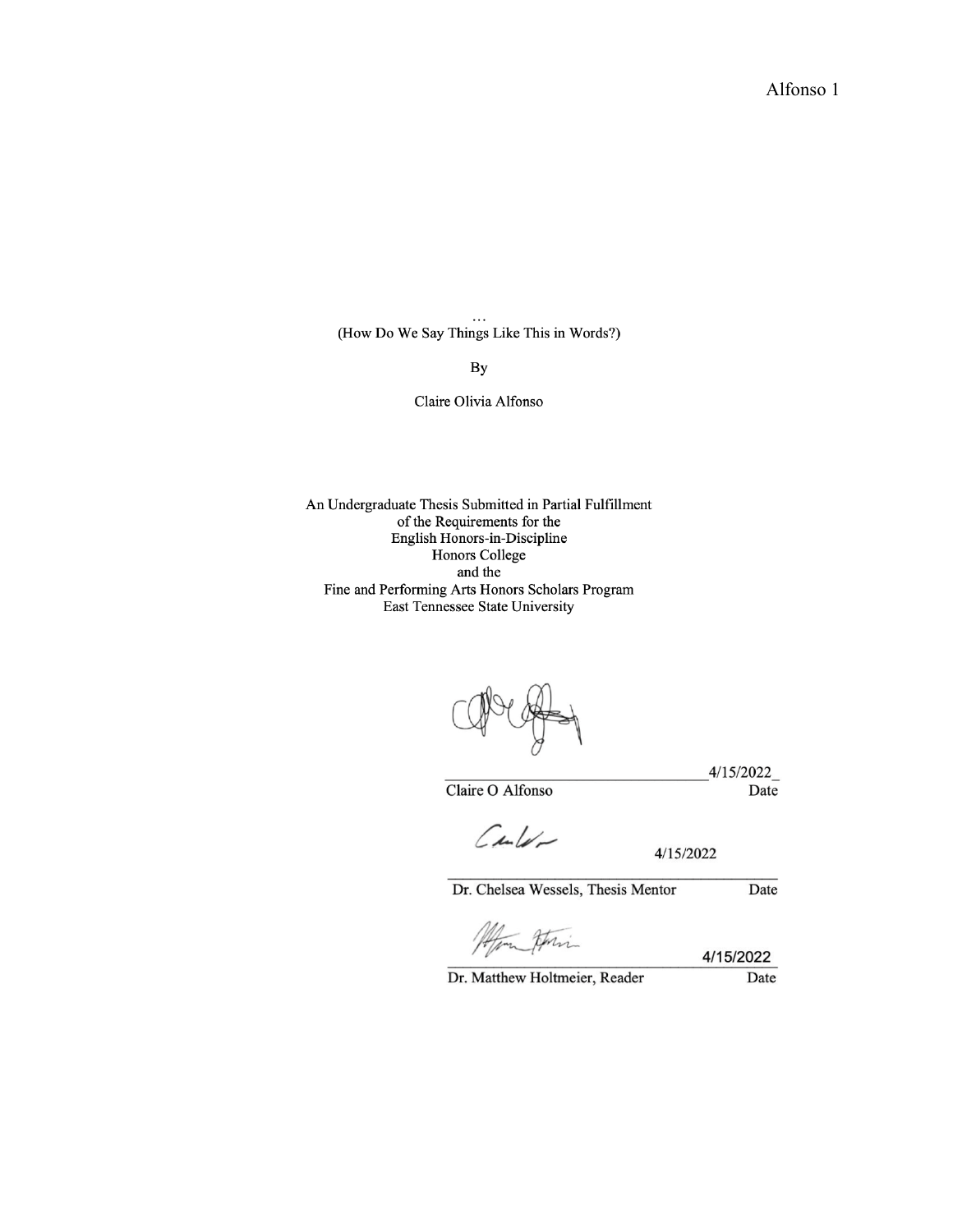Claire Alfonso

Thesis

15 April 2022

# (*[How Do We Say Things Like This in Words](https://drive.google.com/drive/folders/1fWqoot5D0EWWzaNaq9vtLvR5xVsdEsf9?usp=sharing)*)

[…](https://drive.google.com/drive/folders/1fWqoot5D0EWWzaNaq9vtLvR5xVsdEsf9?usp=sharing)

# INTRODUCTION & GUIDING QUESTIONS

When communicating, I almost always feel that what I want to express is inexpressible. I feel that the noises that come out of my mouth do not match up with or explain my thoughts or feelings– and, because of this, neither my inner world or what I want to express to people is ever communicated, seen, or heard. Only rare instances of serendipitous combinations of moments, people, feelings and/or perfect combinations of words make me feel satisfied in communication. These are the moments I existentially seek to immortalize and cherish. Most of the time, however, language falls short– the external reflection of my inner world can only be conveyed, uncorrupted, by anything other than standard language.

I envision a language of images, sounds, color, feelings, and non-identification. My thesis is a meditation on this, and on the many parts of existence that often feel incommunicable through words alone. In my argument I understand language as a medium, and communication as an art for which we choose the medium that best conveys what we need to express. For some, words are fickle, easily misunderstood, and often put us at a loss. Through an experimental audiovisual collage film, I grapple with the phenomena of the inexpressible, explore the theorized reasons for the inexpressibility through words, and test out alternative ways that we can communicate more effectively and truthfully– with an emphasis on image-language.

The film begins with a shot of fireworks on the beach accompanied by distant sounds of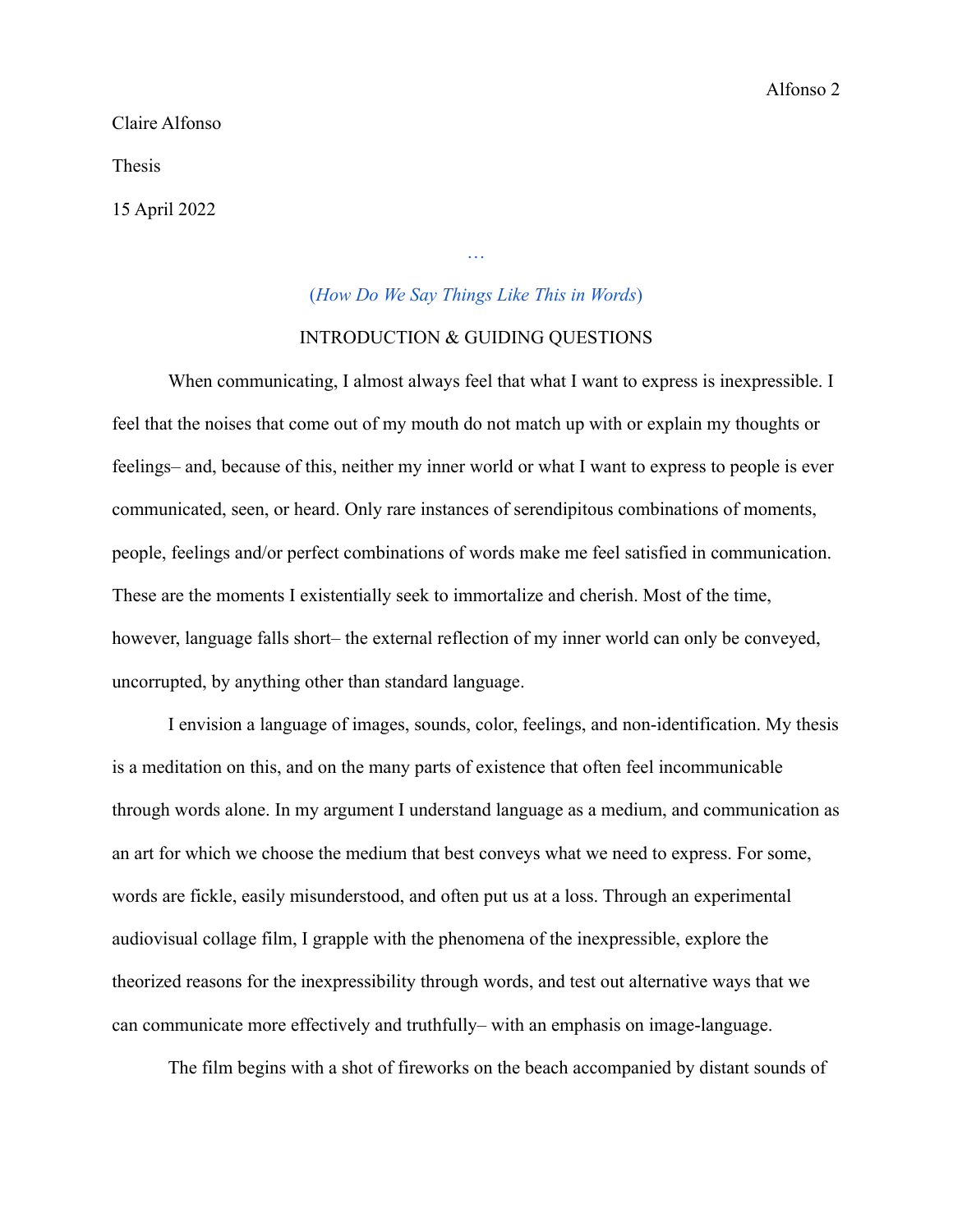the ocean and kids laughing ecstatically. The chirping voiceover translated in the captions reads out a desperate wish: "If everything were as true, as simple, as beautiful… If everything was a fire burst of colored light in the sky, above the sand, next to the ocean." The video clip is true; the fireworks are occurring at the beach, and the sounds you hear are what occurred in that moment– a capture of genuine human excitement at the cathartic, happily catastrophic miracle that is fireworks. Fireworks bring awe and simultaneous peace– an effect that intensifies when they occur in a sentimental scenario such as on the beach, with family and happy kids, at sundown on a beautiful clear-skied evening. Moments like this inspire the existential sentiment: If only everything could bring this feeling of simultaneous awe and peace. This opening scene asks us: How do we memorialize moments like this and hold them as special? How do we communicate our love for certain aspects of life, their impact on us, and our desire for everything to be as special as these few things seem? This first sequence introduces the overall investigation of the film: *What am I existentially trying to communicate? Why am I trying to communicate this?* and *How should I go about communicating it?*

# LANGUAGE (AND ITS FRAILTY)

Everyday conversation and expression most commonly takes the form of standard verbal and written language– words, sentences, and phrases. This is the most widely understood form of language, so we use these elements to tell others what is important to us. However, this form often does not translate these thoughts and feelings well enough. Because of its nature and the way it functions, standard language can easily be corrupted, misheard, and misunderstood. Our main communicative tool often seems, for many reasons, entirely inadequate for communicating things of any importance or emotional and personal significance.

There exists a historical and theoretical suspicion of language and many alternative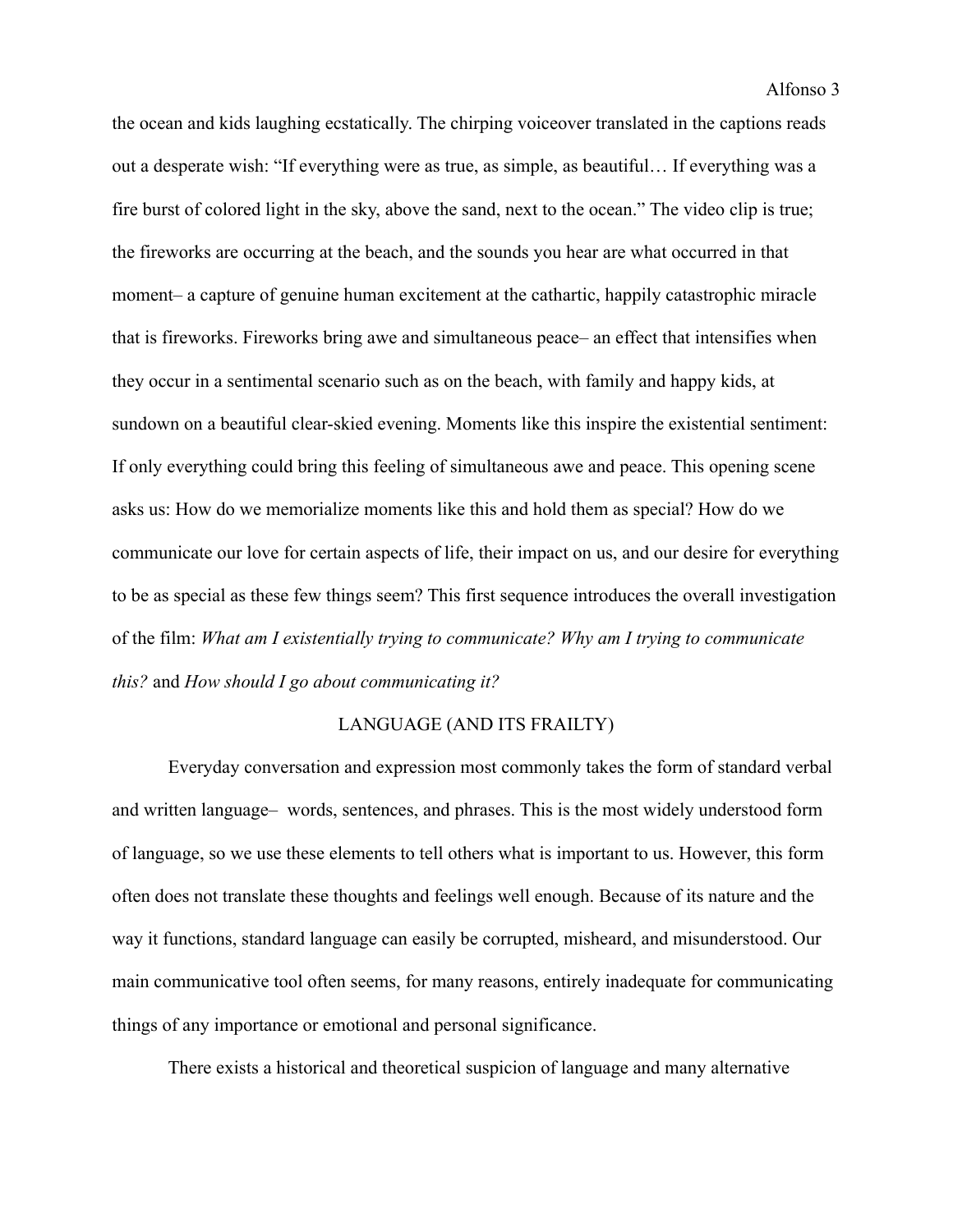modes of communication that predate or have evolved and existed alongside standard language. In terms of philosophy and theory, the language/non-conveyability dilemma is most well-documented in works in phenomenology, post-structuralism, and deconstruction. In the 1967 foundational deconstructivist text *Of Grammatology*, Jacques Derrida writes "It indicates, as if in spite of itself, that a historico-metaphysical epoch must finally determine as language the totality of its problematic horizon" (6). Even by 1967, standard language had not kept up with the overall communicative needs of the mid-late 20th century individual and culture, its inadequacy problematic– a fact natural to language that first and foremost must be mentioned, according to Derrida. The philosophizing on the structure and inadequacy of language from the 19th century through Derrida sought to build a theoretical framework that recounted how language operates through sign and signifier– and how this operation inevitably causes language to fail us at times. Many of these theories build from the foundation of syntax, noting that the correct interpretation of an instance of language must first begin with the signification of the speaker being the same for the person who is receiving the communication– over the boundaries of misspeaking, mishearing, accents, or language barriers. These philosophical schools explain to us the communicative inevitable: what we say can very easily be lost through the organization of words and phrases; and that language, by nature, is somewhat inadequate for communication.

At the root, the post-structuralist and deconstructionist dilemma with language is that it does not always replicate the thoughts of the mind. In his book, *On Deconstruction: Theory and Criticism After Structuralism*, Jonathan Culler explains this:

The ideal would be to contemplate thought directly. Since this cannot be, language should be as transparent as possible. The threat of non-transparency is the danger that, instead of permitting direct contemplation of thought, linguistic signs might arrest the gaze and, by interposing their material form, affect or infect the thought. (Culler 91)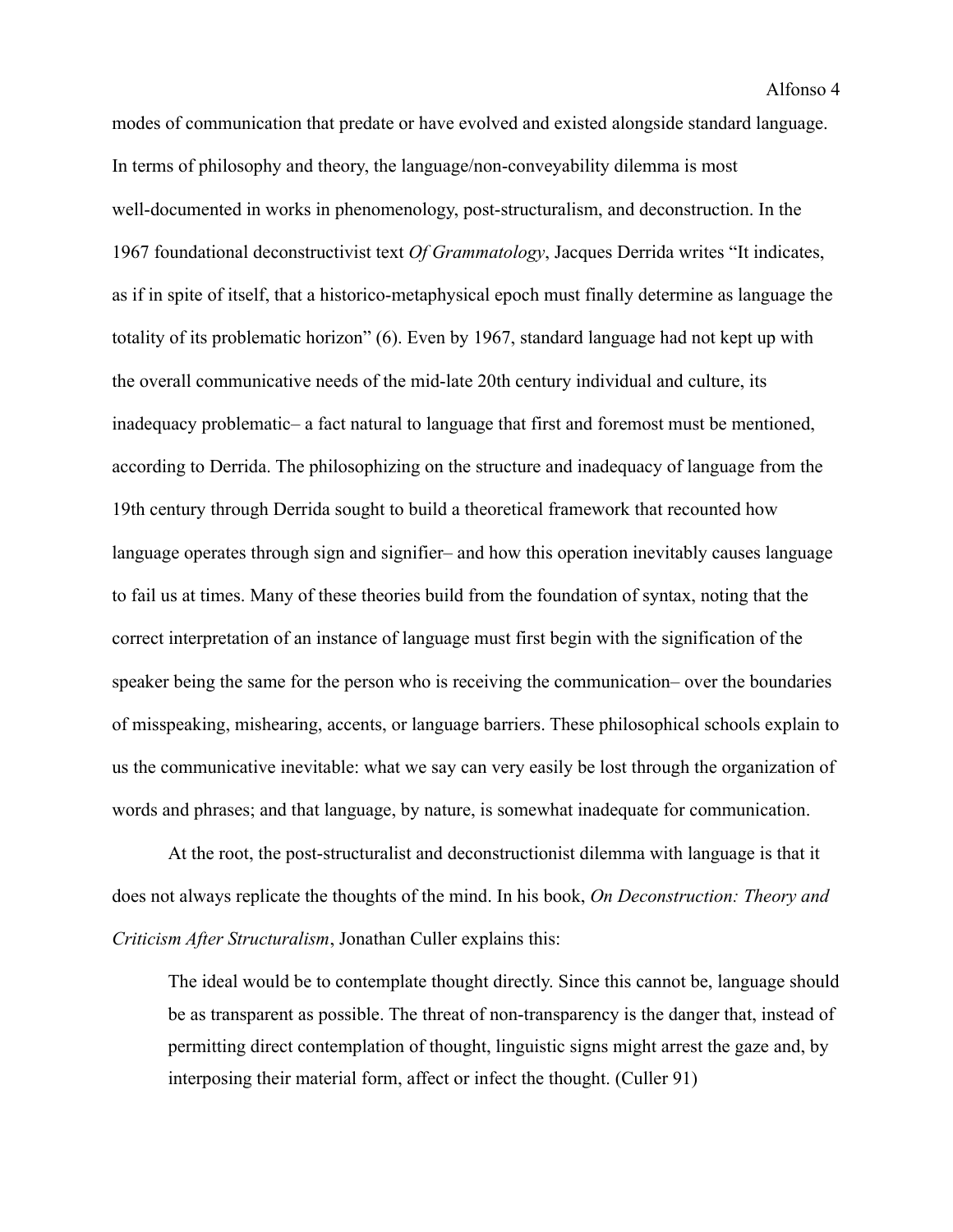The complex nature of the immaterial– emotions and the inner world which we try to express– is, by default, indescribable using the material that we have at hand. At their core, words are signs by which our thoughts and desired expressions are communicated and often translated into something non-identical.

# LINGUISTIC GRAPPLING IN MY THESIS (LANGUAGES OF MY FILM)

In my film "..." I grapple with the language issue by using various methods of translating thought and inducing emotion. There are five communicative registers in the film, which work as different "languages." There are the images (videos), the original ambient room-tone/noise accompanying most of the videos, the "voiceover", the subtitles/captions, and the overlaid writing. The alternating use of different registers symbolizes a play with language, a testing of different methods of conveying thought/feeling, and a general questioning/interrogation of communicative methods and what effect they have on understanding.

These registers communicate in a different way in terms of their form and audio and/or visual properties. The video register works as the dominant register and primary image aspect of the film, in different types of clips. One aspect of the video register are the landscape shots and personally sentimental and emotional moments which resurface past fleeting and authentic moments in current, filmic, existential memorialization like Deleuzian crystal images– instances of non standard language where the signifier is the emotional function of the image sometimes as a memorialization of a moment past and the sign is the existential condition, rather than explanatory words (Deleuze 196). The other aspect of the video register are the pure color shots, glitchy and edited landscape shots that distort image readability and replace the received logical meaning with color sensation and abstract/creative association rather than the reading that comes from linguistic signs.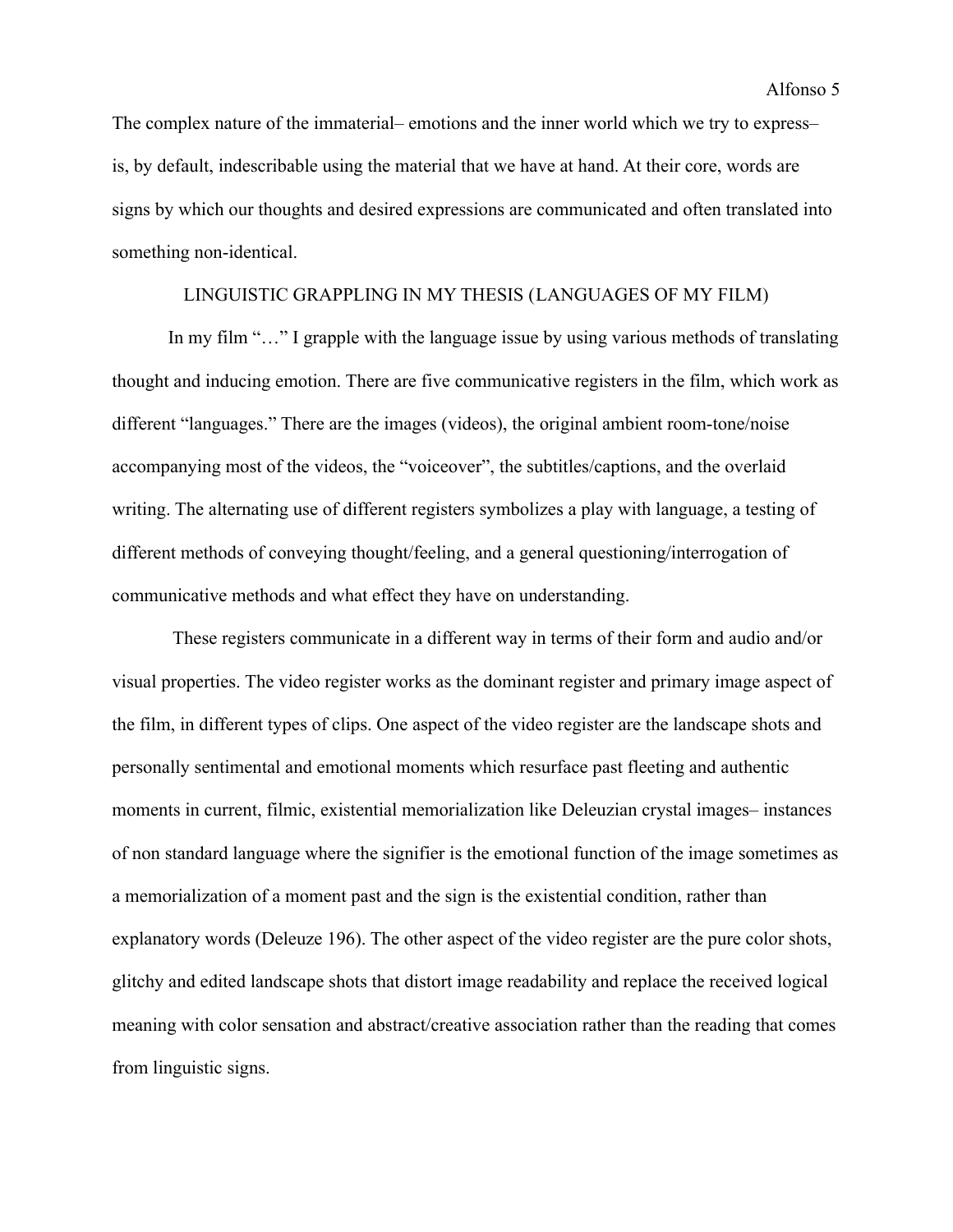The voiceover is a fragmented sort of monologue of some of my most pertinent expressional desires and the inadequacy of only words to justifiably communicate those– an inadequacy that inspires the construction of an alternative language through the creation of the film. The voiceover originated as a recorded reading of the thoughts that appear in the captions at the bottom of the screen "translated" into something nonparallel to English– birdsong. Birdsong historically has had religious and divine connotations– known as "The Language of the Birds," it is seen as the form of communication that is closest to "truth" or God:

> The Language of the Birds is one of several names given to the secret hermetic language of esotericism. Since at least the Dark Ages an idea has existed that there once was a language, or a particular *word*, which perfectly expressed the nature of things. This language was called the Language of the Birds. (Henry 1)

Many whistled languages are often referred to as the languages of the birds such as Mazteco of Oaxaca, Mexico, Silbo of the Canary Islands, kuş dili in Kuşköy, Turkey, and sfyria in Antia, Greece. Language games, in some languages/cultures such as Oromo in Ethiopia and Kenya, are referred to as language of the birds (Kebbede & Unseth). Birdsong, whistled speak, the divine, and linguistic-grappling word-play all fall under the same theoretical understanding– they are communicative methods that deconstruct standard language and therefore have a different function in thought expression, allowing communication to be more open and expressive. By using the birdsong sampled and extracted from various public domain sounds uploaded to freesound.org, as the voiceover track, I am adding another layer of displaced meaning. I'm speaking to the mythological and linguistic legacies inspired by birds, raising the concept of many different historically and personally proposed methods of communication, and playing with the idea that there is any one divine, true, and flawless method of speech.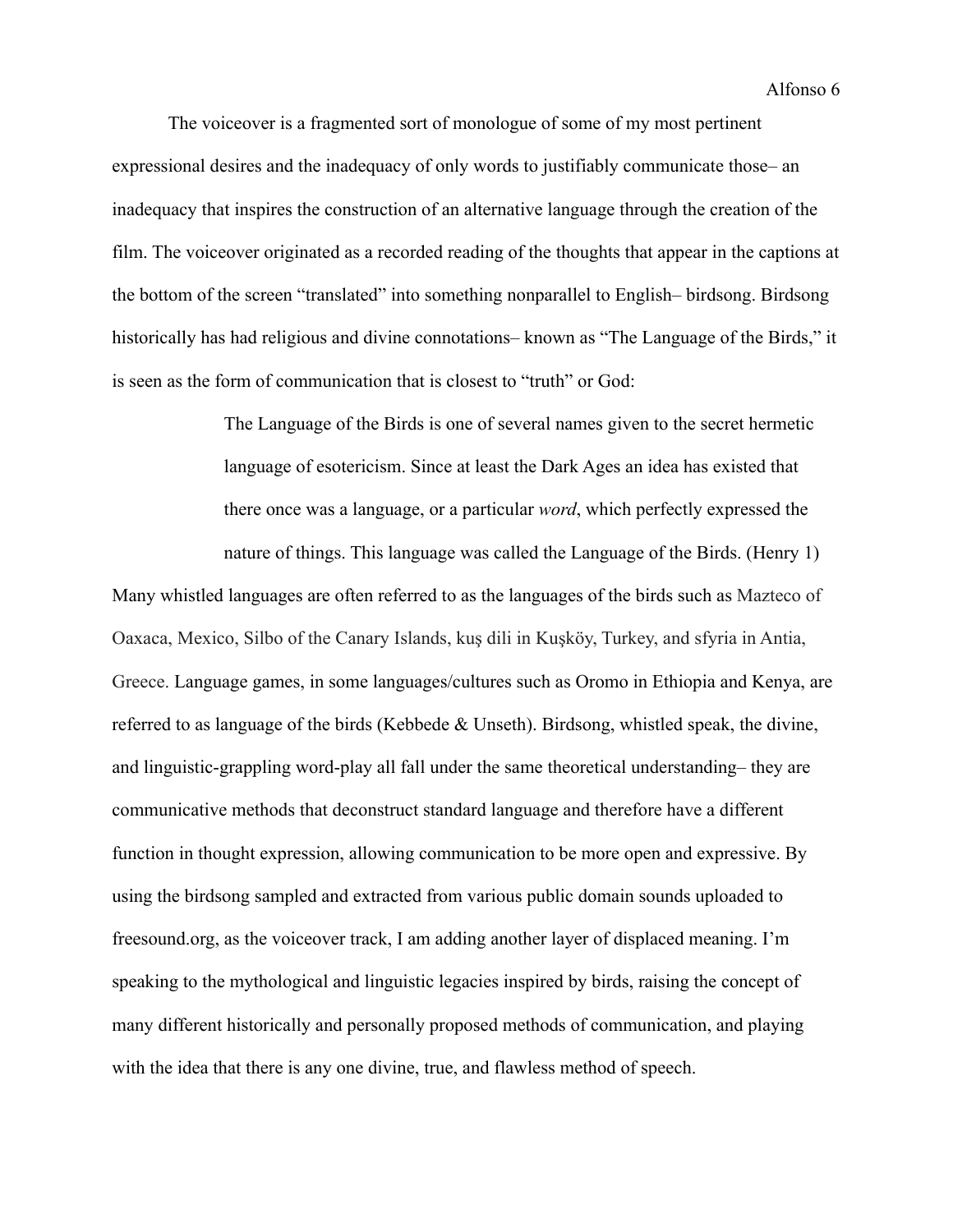Alternative languages and alterations of language dominate the film, despite the caption translations of the birdsong being standard language, as in the use of words in a logical sequence. However, even these captions vary from the usual use of language in that they are all but are existential and questioning of/conceptually frustrated by the function, purpose, and inadequacy of the language they exist in. They do not answer themselves or work as one side of a conversation would. I am not trying to convey any functional meaning with standard language but rather using simple words and phrases to grapple with the inexpressibility dilemma outloud, raising the problems and questions in a language we all know but leaving the solutions, answers, and emotions to the images and sounds. Sonically, there are three moments of non-birdsong voiceover where my actual voice accompanies the subtitled text, breaking the wall between the viewer and personal human verbal communicative efforts. However, this utterance of words is still stopped from conveying any small amount of standard meaning through the use of low whispered volumes and speech reversals. The one moment in the film where I am speaking un-reversed language/words is the use of standard language in a conceptual form, unlike standard conversational or critical language.

There are vast differences between vocal and textual language in terms of how it comes across and is interpreted. Because I often feel such a profound disconnect between my thoughts/desired communications and language when using my voice, the direct and non-reversed spoken voice is only one segment of the film– I try to convey the bulk of the meaning through textual language instead. There is a personal battle and dysmorphia with my voice reading words, whereas typed text has the buffer of the machine and digital– typed text presents the literal words and letters first and foremost over the complications and biases of a voice, and written text operates similarly without the machine buffer, both forms of language are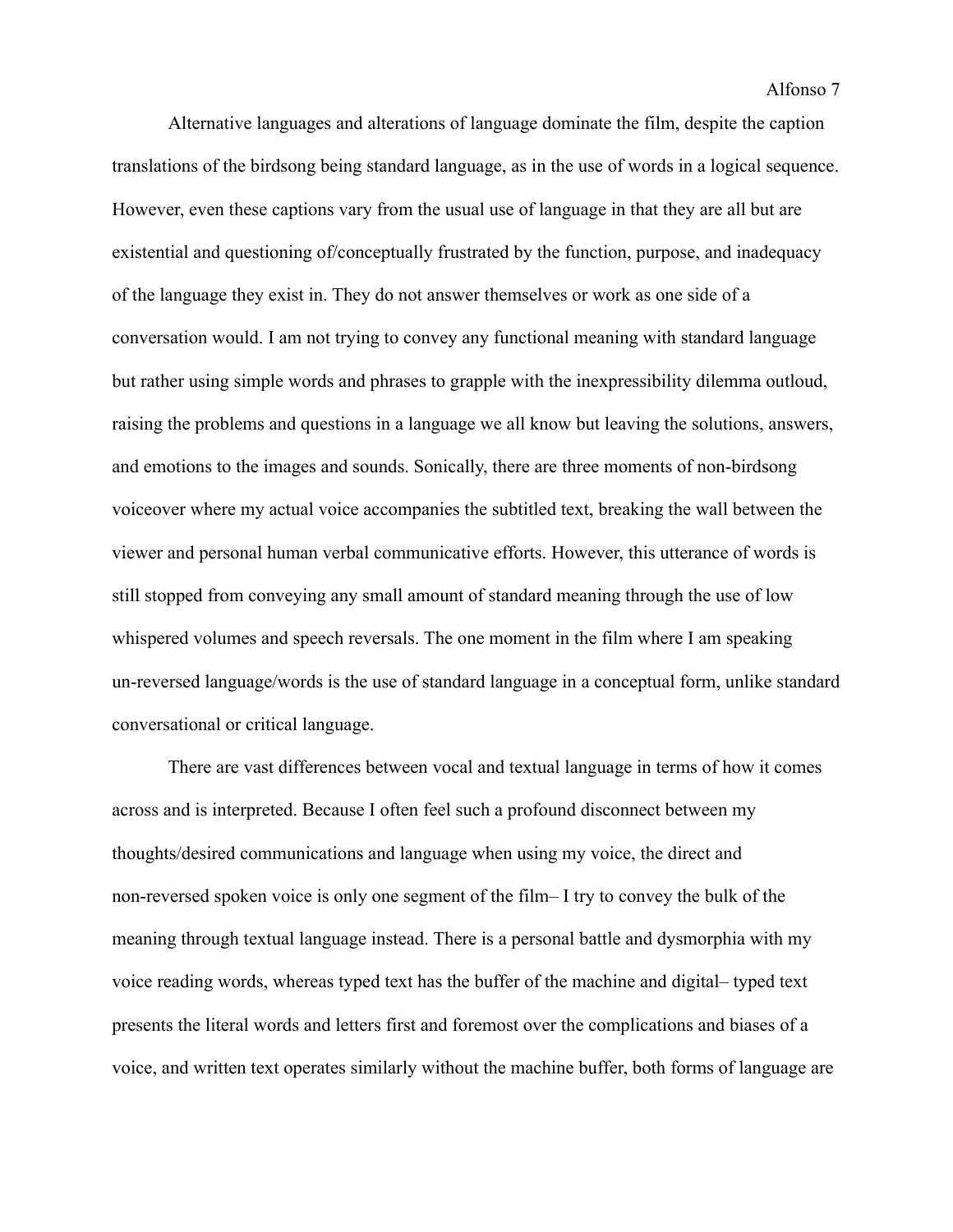Alfonso 8

visual. The typed subtitles and the handwritten text overlays are the place in the film where I convey the guiding existential questions behind my work, and where language and syntax struggles in the process of making itself understandable. I express these instances of questioning in either all capital letters in the captions or as sketch-like overlays on images multiple times in the moments of the film and my thought processes where a visual representation of direct thoughts is more crucial and meaningfully authentic. These overlays are textual, like type, but also expressionistic. They are direct thoughts without the bias and dysmorphia of voice but with a tinge of creativity and personalization, working in similar realms as many postmodern and deconstruction-inspired writers and artists. The absence of a legible voiceover lets written language and alternative methods reign supreme for my communicative needs and desires.

# PHILOSOPHIES & PRACTICES OF DECONSTRUCTION

In the realms of literature and visual art, language play exists formally and theoretically framed by its practitioners as stylistic decisions and/or entire movements. In avant-garde poetics and literature as well as contemporary visual art movements such as Fluxus, creators deconstruct language and manipulate it in a subversion of and contemplation on the possibility of higher meaning amidst the need for unbridled expression. Many of Gertrude Stein's avant-garde poems, such as "A Carafe, That is a Blind Glass", use words more as sounds or abstract signifiers than as arbiters of logical meaning. Stein does not give the content any context or purpose– the poems employ words and evoke sensation without any logical meaning. Another poet and artist, Madeline Gins, also chronicles words more as triggers of association and emotion than as signifiers of meaning. Many of her poems also fall in line with some concrete poetry traditions, words fill a page like a canvas and construct an image– a total deconstruction of language's intent. Culler, citing Derrida, argues that "The practitioner of deconstruction works within the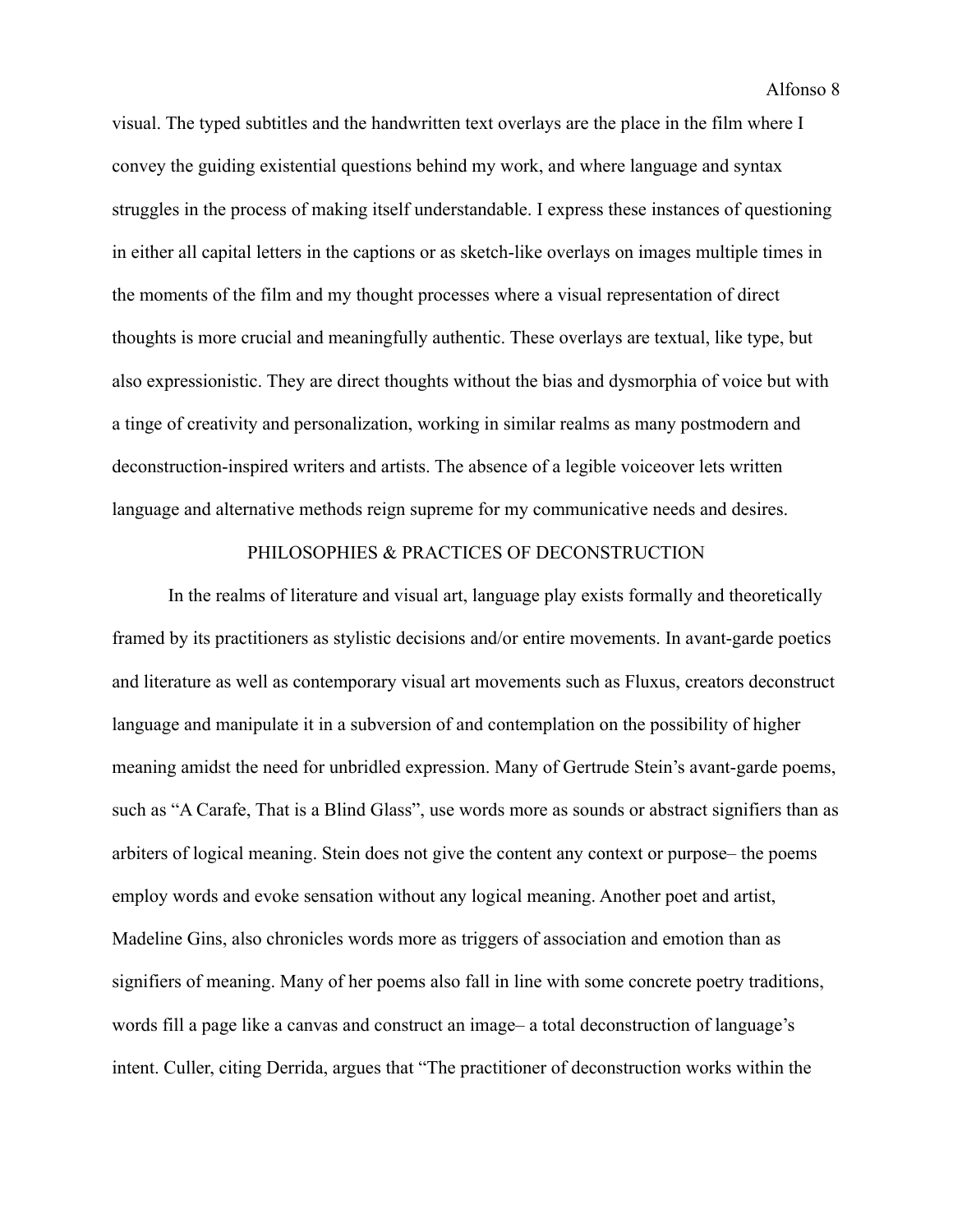terms of the system but in order to breach it" (Culler 86). Deconstructionist practitioners use the linguistic medium in their questioning and challenging of language, stripping it bare in order to examine the function of words and raise the idea of an alternative language that might better serve the bigger purpose of contributing to the experience of a true shared reality? Shortly after the five-minute mark of the film, I speak to this deconstructive practice and philosophy, raising it as a possible solution to the dilemma of the unconveyable, and ask, "Is there a way to use language but avoid its confinement?". After this question, starting at 5:35, the birdsong speech stops and is replaced with my voice reading a poem over a montage of videos of echinaceas, a rabbit in a field with fireflies, and the ocean shore at dusk. The poem uses language in a more experimental and abstract way. The verses are synesthetic more than explanatory: I evoke ideas of moments, time, color, infinity and thoughts of safety, sunset, and solitude. The poem is a collage of words and association triggers as the visual element at this moment is a collage of moments/visuals that together encapsulate these bigger ideas, feelings, and emotions. In these moments of normal use of spoken language, I grapple with how despite their habitual inadequacy, words can effectively, like images, convey the important essence of certain thoughts or at least raise the topic of their inadequacy when used in a deconstructed and more sonic and artistic form. In deconstructive conversational and artistic practices, words and sentences are not put together to convey thought in the logical fashion that is the considered foundation of a shared reality. Instead, the elements of language convey thought on the basis of emotion and mental association– the elements of language have a purpose and effect more akin to that of images. They come together in a fragmented yet sequential way, like videos and films in montage form. In this same fashion I establish a language that is a non-standard collection and organization of images, sounds, and sensations in my film in order to try to truthfully communicate feelings and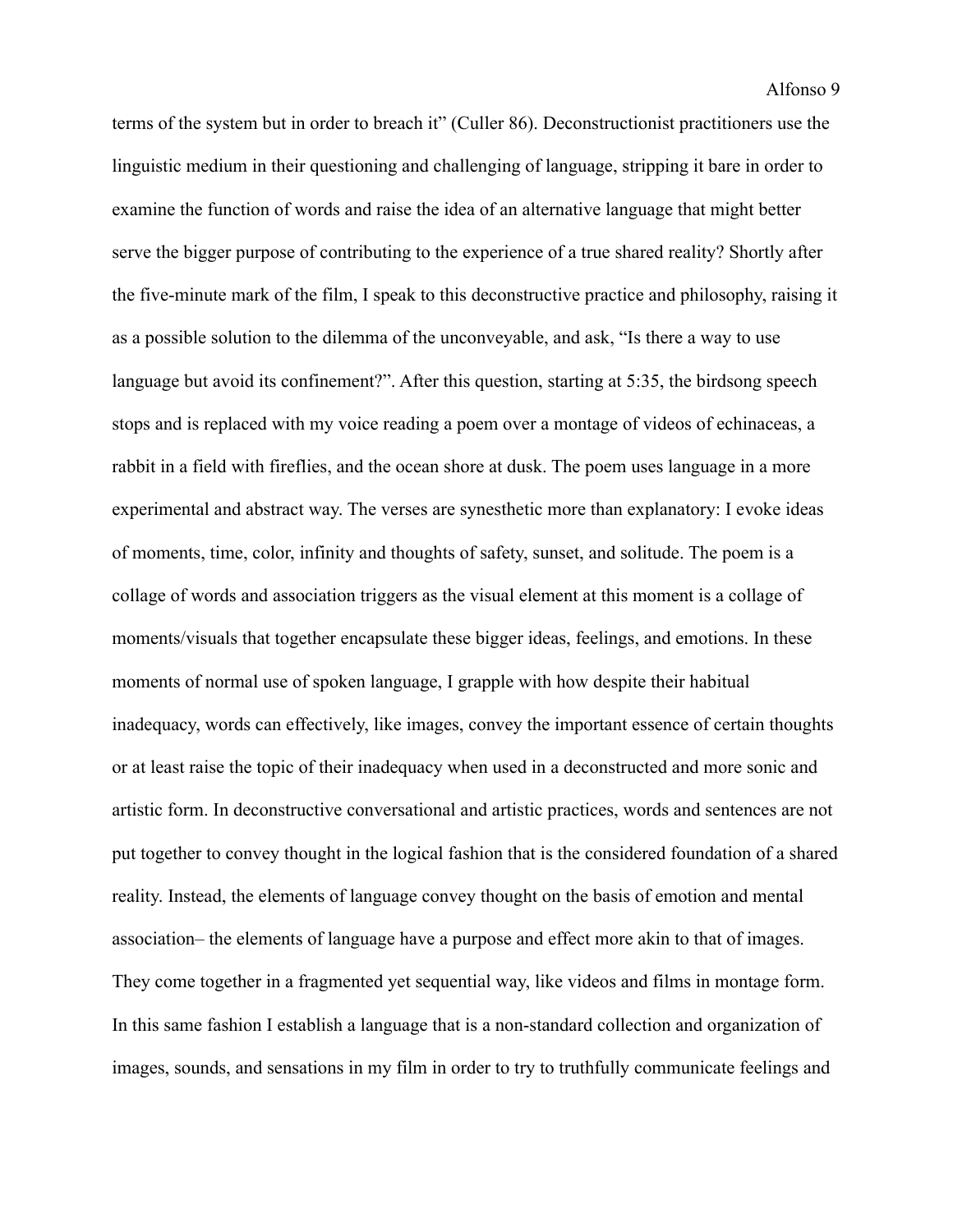talk about bigger existential aspects.

# IMAGE-LANGUAGE AS AUTHENTIC COMMUNICATION?

Abandoning their technical and precise desires, words can be used in a more emotive way. What happens when this expressional urge abandons words nearly altogether? Just before a diegetic audio montage sequence of rain on foliage begins, the film states: "I don't have doubt when using the nonverbal." Conceptually speaking, where the use of images with words and words in a deconstructed way still does not suffice, another register of communication in my film comes into play– images alone. The diegetic sound and images create an image-text-noise world that questions and challenges the flawed and sometimes inadequate standard use of language, and proposes an image-language to take its place, asking: *Is there such a thing as an image language, if not, is it possible?*

The contemporary pervasiveness of internet memes, emojis, and social media culture/communication, hint that symbolic, image-based signifiers are taking up more space in the collective consciousness and culture in general. The exponentially growing bank of emojis in our phone keyboards shows that we are entering (or have already entered) a more image-based phase of our language. If the way people communicate via words is taking on increasingly individual forms depending on subjective expressional need with increasing amounts of variations from the norm, then how close are we to a common trend of using alternative languages altogether, rather than just alternative syntaxes? Language has also undergone a sort of digital deconstruction– no longer is standard communication only words, it can also include messages and social media posts. Inside of this, language is constantly occurring in the forms of emojis, message reactions, likes/comments, photos, videos, etc. A conversation that entails only back and forth selfie sending is not out of the ordinary, and a conversation with emojis added in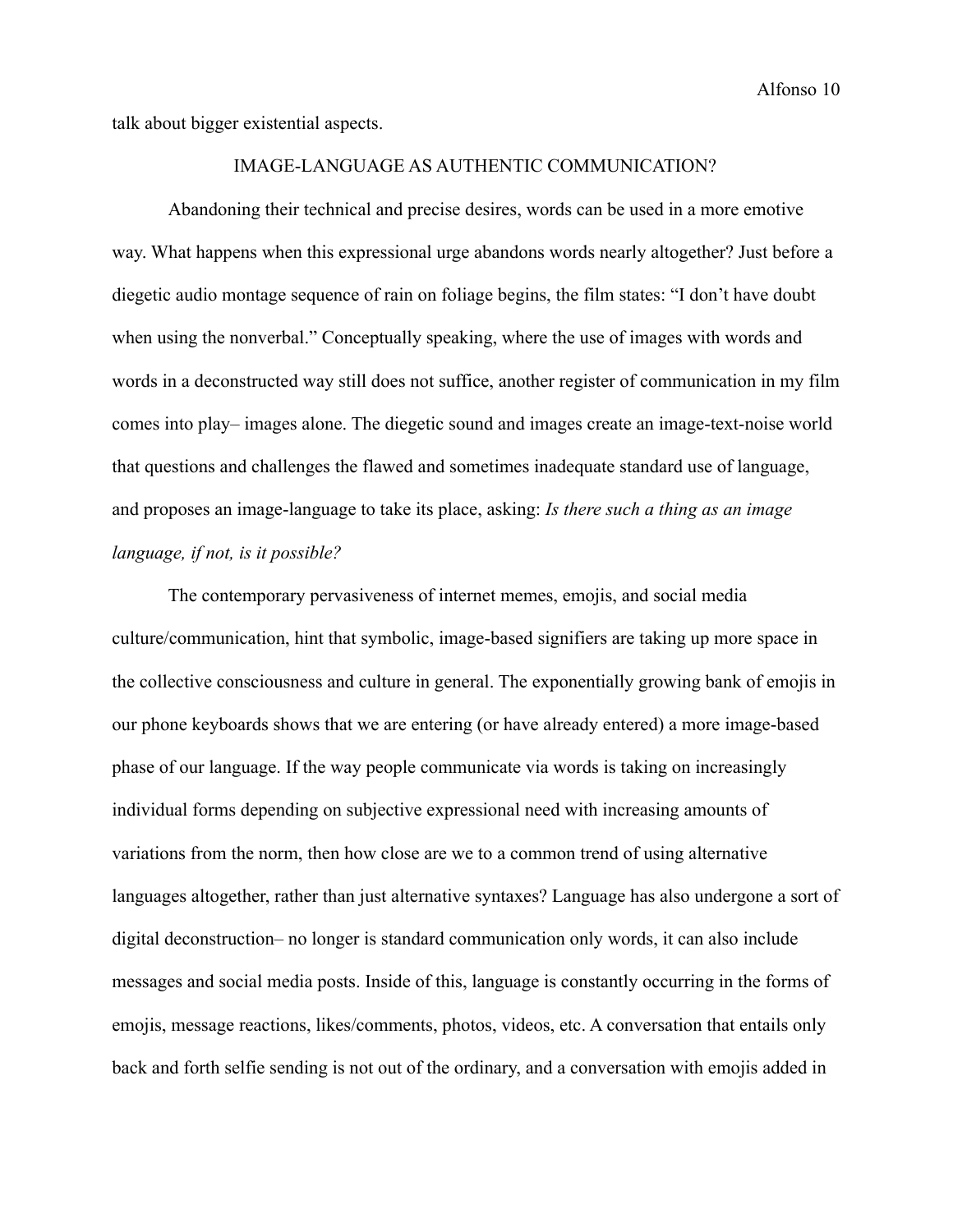with/instead of words is a pleasurable way of communicating for the average smartphone user. All over social media platforms, there are accounts on which people do not share snippets of their daily life with descriptive captions but on which people use the entire account as a sort of "vision-board", purely posting photos or text posts of symbols/emojis, for the artistic effect, usually with no textual explanation whatsoever.

Parts of our communicative evolution are not moving exponentially and robotically forward– it seems that sounds and images (similarly to ancient whistled languages and hieroglyphics) are something that we as a species are drifting back towards in order to convey what we need to or resist the expectation to convey, while working in the channels of highly modern and advanced technology. In the realm of social media and digital communication, this creative internet presence is a sort of image-language.

# FILM SPEAKING IMAGE-LANGUAGE

The image holds power and transmits meaning at a frequency different from that of standard language, but the employment of images in an organized way is nevertheless a communicative method of translating the world of the immaterial into the field of the material world. Filmmaker and theorist Sergei Eisenstein, in his essay on cinematic principle and the ideogram, writes that hieroglyphics are "a cross between the figurative mode and the denotative purpose," noting that language should and has not primarily or solely served a denotative purpose, that the "figurative mode" is not something nonsensical or that should be overlooked ("Beyond the Shot", 18). Images develop meaning because they can evoke associations and visceral sensations– triggering the most natural and stimulating brain responses, and therefore can be argued to be more "true" or at least have more significant power than words. Especially regarding hieroglyphics, images more directly portray the reality (and therefore meaning) of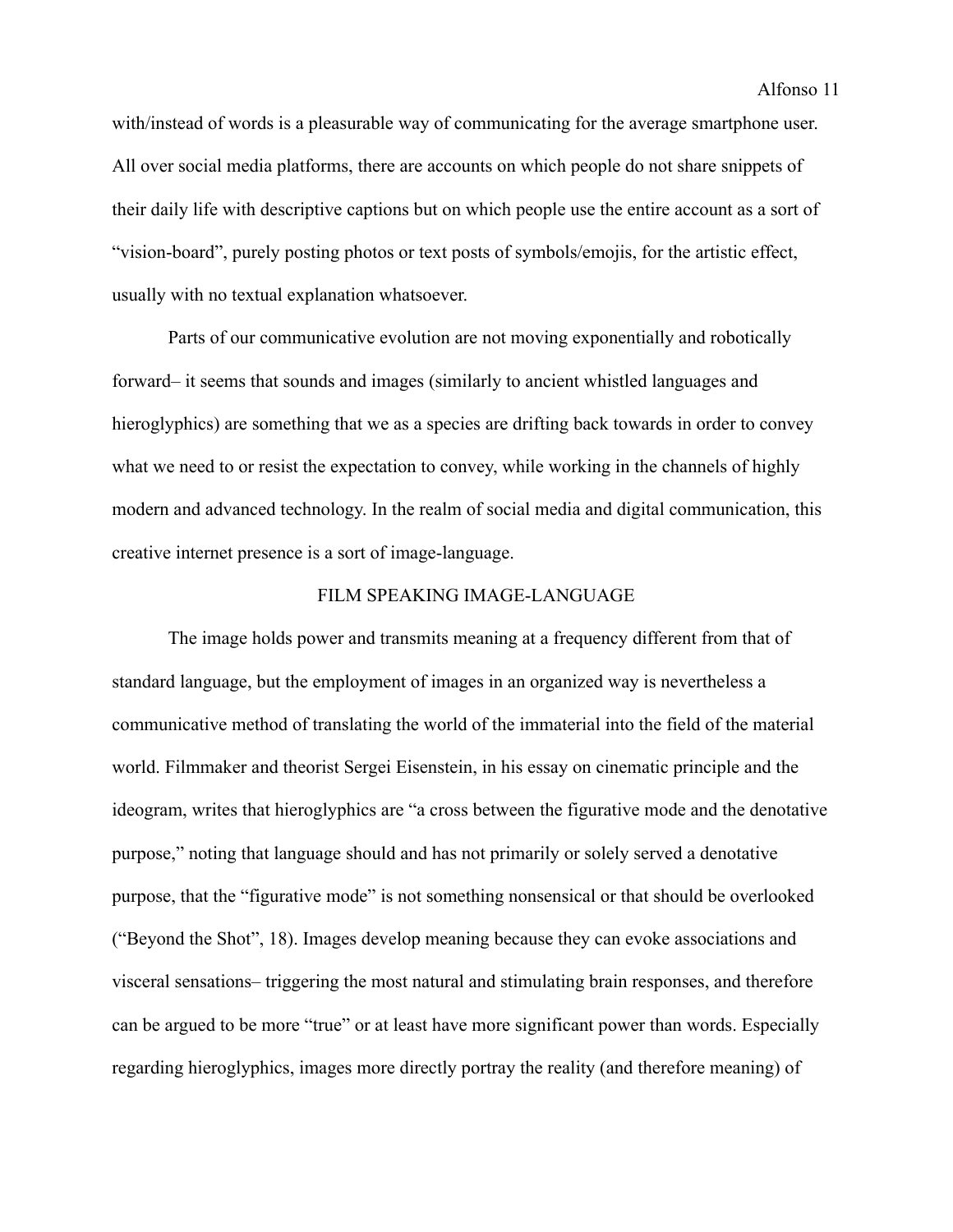aspects of life because they convey rather than signify. Film language is based on images while also formally deconstructing the rules of standard written and verbal language. Eisenstein describes the function of hieroglyphics as a unique combination of symbol signifiers that together "achieves the representation of something that cannot be graphically represented" (Eisenstein 16). In conversation with film, Eisenstein points out that this combination has the same function as montage film: "But– this is montage!! Yes. It is precisely what we do in cinema, juxtaposing representational shots that have, as far as possible, the same meaning, that are neutral in terms of their meaning, in meaningful contexts and series" (16). Film works similarly to language in the way that independent signifiers take on meaning when paired with others.

In photography and cinema, theorists identify the concept of signification regarding the technological function of the camera. Theorists such as Roland Barthes and Maya Deren note that because of the camera's direct capturing of the world, film is uniquely truthful and capable of expressing something more closely resembling authentic thought than other communicative mediums. Roland Barthes, in his key semiotic text *Image, Music, Text* writes that the photographic image is "a message without a code" and "continuous message" (17). But this statement needs more delineation on where "image" begins and ends, what an image consists of, and what is being expressed. An image does not have to be a snapshot or direct mirroring of the objective reality and landscape we experience. An image, in the conversation of image-language, is something of graphic and sensory substance such as colors, patterns, sounds, textures, or even words independent of logical sentences. Image-language employs one of these elements or a mixture of them to evoke visceral/emotional identifications and associations, communicating on the level of pure thought rather than systematic logic. Film as an art and communicative medium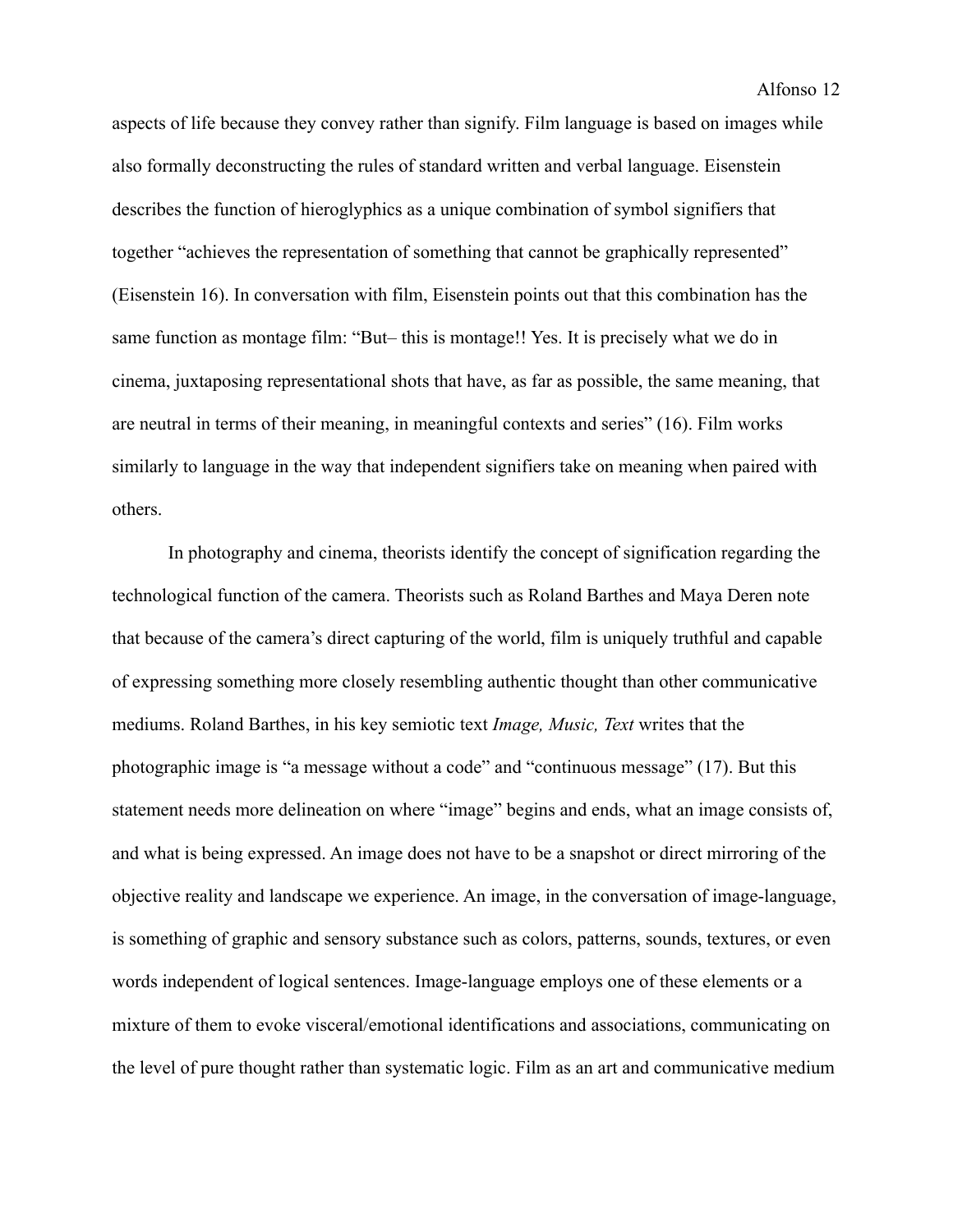is an image-based language, the creators of films choose images as the signifiers because of the unique effect they possess.

My film, straying from any semblance of narrative or plot, is entirely audiovisual montage and communicates via the image-language. Montage, as noted by Eisenstein, is the pairing of images together in a structure to communicate certain effects and thoughts– much like hieroglyphics. Images are symbols and signifiers that create larger connotations and feelings when put in certain configurations. Regarding this aspect of montage alone with its reliance on rhythm to give the film different overall feels and energy, montage works in the same function as language as we know it. The numerous different shots of rain on foliage consecutively rather than just one emphasizes the weight of the symbol, and the rain/moments with the rain are allowed time to speak. The echinacea shots are repeated in varying colors, signifying the various emotions and mental connotations of that moment, that shot, that image– further accentuated by the emotions of the accompanying poem voiceover. The images function as signifiers: put together, they convey greater ideas with aesthetic and emotional impact as well. For this reason, the image-language is the root of my audio-visual project.

# IMAGES, FORM, AFFECT, AND EMOTIONS

This multi-sensory, multi-layered level of communication is what thinkers in the field of affect theory seek to legitimize. Affect theory is the existential space for that which somewhat escapes conceptualization, like language and emotion– aspects of the experience that the conscious mind always has tension with. According to Martha Figlerowicz, affect theories are:

Celebrations of Proustian moments when the self and the sensory world, or the conscious and the unconscious self, or the self and another person, fall in step with each other in a way that seems momentarily to make a sliver of experience more vivid and more richly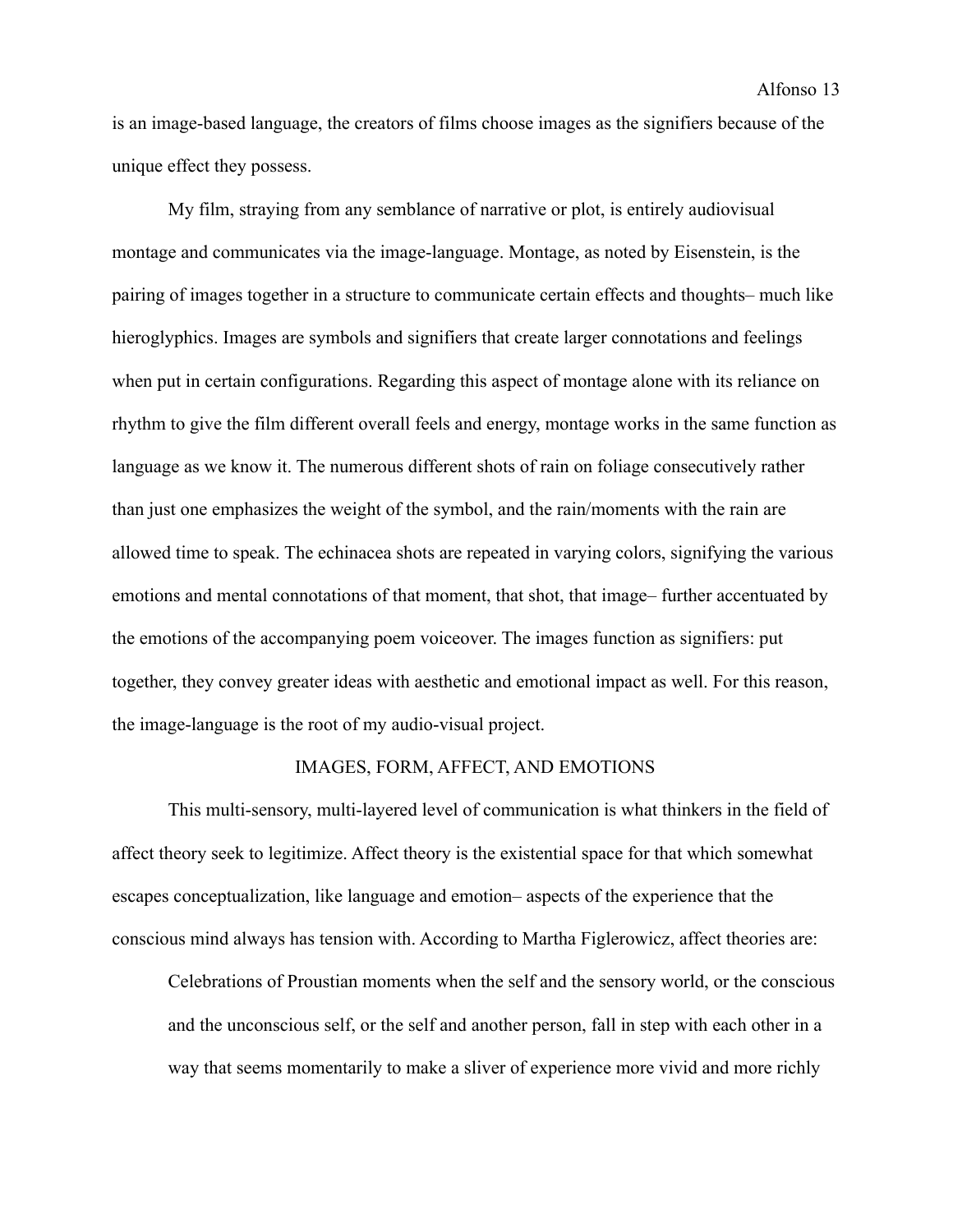Alfonso 14

patterned than willful analysis could ever have made it seem. (Figlerowicz 4)

Under Figlerowicz's understanding, moments of affect are the personally and existentially profound. The fleeting, escapable, sublime, emotional, and unexplainable. The religious, the spiritual, the exciting, the synesthetic. Affect moments include the Sartrean nausea, the overwhelmingness of consciousness and the need to speak on it by using synesthetic language, sights, sounds, sensations, colors, and image associations. Affect theory acknowledges that words escape us and we are sometimes unable to formulate anything clearly– yet in these spaces of affect, everything is clear and peaceful without ample formulation or explanation why. This concept inspires the existential question: *When these moments and sensations are what resonates with us the most– should they not be our primary expression and focus of existential research?*

Affect theories/moments are "grounded in movements or flashes of mental or somatic activity rather than casual narratives of their origins and end points" (4). Affective understanding of moments urges us to identify, look at, and honor cerebral patterns, moments, and feelings. This theoretical framework inspires one to take life for what it is, bask in the confusing and non-conveyable nature of it, and see this fact and perspective itself as the theory rather than one for which we endlessly try to put words to something beyond words. Under this thought, what is important are these naturally-occurring deconstructive sensations, parts of the human experience that are represented not through "willful analysis," but in their very existence, and in deconstructive representations that mirror, in affect, the fragmentation of the mind, emotions, and human experience.

In my film, I put the concepts of image-language and affect theory in conversation with each other. By the reasoning of emotion and affect being the predominant driving force behind expression and the reasoning of images being the most emotionally rich signifier, communication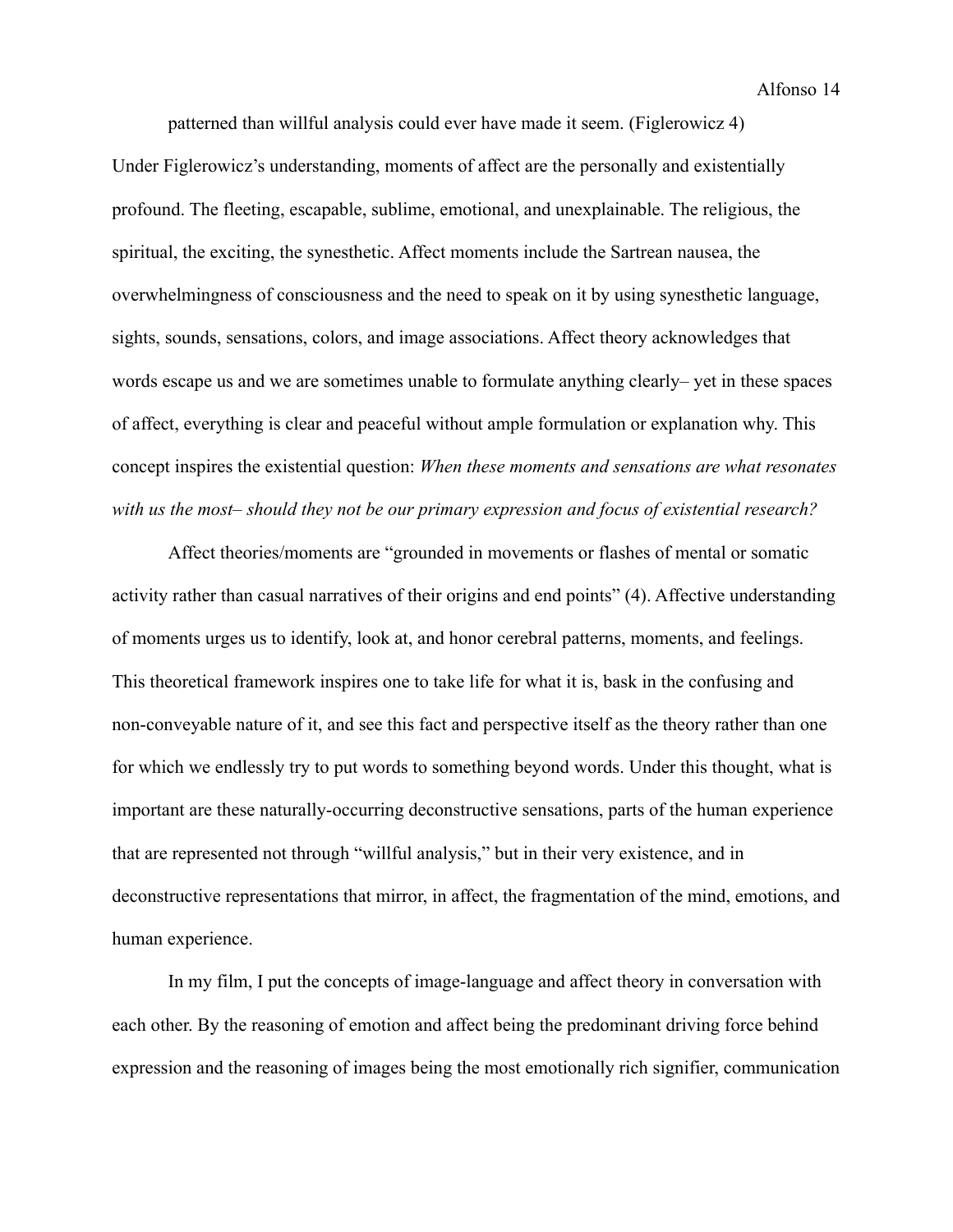of complex concepts should be imbued with more image-language and less traditional language. For many, these "somatic flash" elements of consciousness hold much more weight and sensicality than that of syntactically organized thoughts that help us play into a certain reality. For many, the existential inhabits too much space in the consciousness for empty signifiers to be given much meaning. The existential is by default unconveyable, which speaks to the fragility of understanding and of everything that is. This is the ultimate non-conveyable, and what I try to speak to in my film.

# MAKING PEACE WITH THE LOST & THE UNCONVEYABLE

The entire videographic element of the film is low-definition videos shot with a broken iPhone 8 camera, montaged together with meditative breaks of black screen. These are videos I've taken over the past year and a half in a sort of diaristic capturing and honoring of moments in which I felt emotionally complete or aesthetically impassioned, like being in the midst of the Proustian moments that Figlerowicz identifies (4). The use of the broken camera results in grainy and lower-than-average contrast videos– the videos preserve the idea and colors and objects of the moment but not in perfect clarity. The exact details are not conveyed, only the essence– a situation similar to language, memory, life and the flaws with each. The video blur is symbolic of the gap between perception and communication. There are segments where the visual meaning is even more deconstructed, when these low-definition videos are edited and pixelated heavily through a variety of Adobe Premiere color and grain effects used abstractly. In both instances, where words are sometimes inadequate to convey the essence and feeling of a thought or experience, these shots do not have the faculties to convey anything other than the general essence and feeling, and extra colors/visual qualities are synesthetic stand-ins for perfect clarity. We do not need the high definition zoom capture of the water, the grains of sand, or the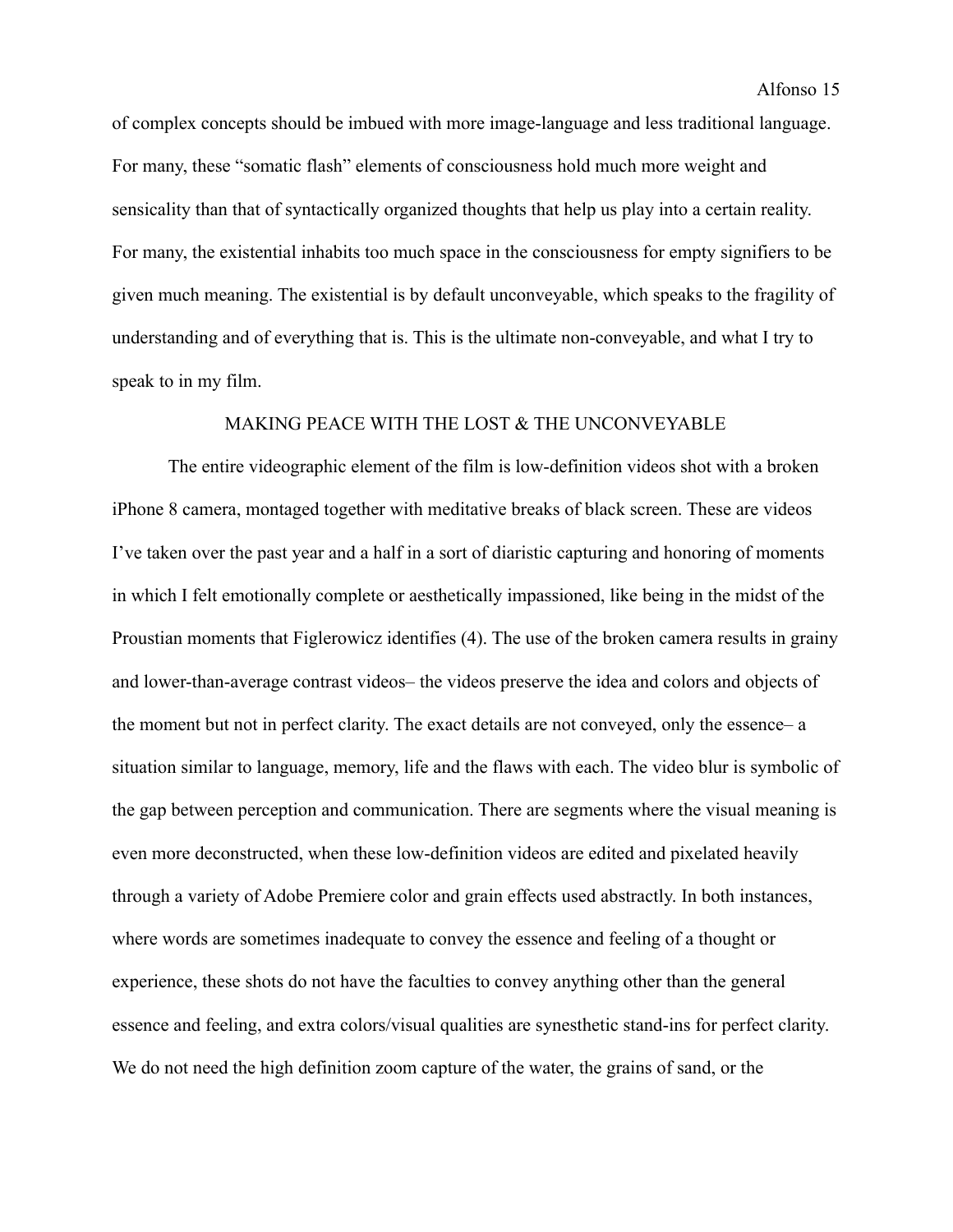raindrops– the exact details are not needed to grasp the feeling and essence of the moment. There is always going to be a gap between desired communication and perceived communication, by asserting that firsthand, we open the window to discuss this uncomfortable and ever-present dilemma, along with many others. Because of this, this low-definition and synesthetic image register is the primary language register of "...".

After the six-minute mark in the film, an indecipherably grainy video with what appears to be a blinking light fills the screen. Over it is the caption, "I WANT US ALL TO BE ABLE TO SAY WHAT WE MEAN AND BE HEARD, But some things feel so unconveyable." Like the meaning of one thought/sentence can be lost with the excessive corruption of the language medium– and like the subject of this video is unidentifiable– the essence of an image-language utterance can be lost too. After that, what is left? If all our thoughts and feelings are skewed or misrepresented in words, we have much to lose. After corruption and blur of an image, what remains is more abstract, yet not made equally untrue. In this circumstance, images reign supreme in terms of not fully betraying us, but still, there is something lost and something that can never assuredly exist outside of the individual heart and mind. Everywhere there is a gap, a loss, a death that forces us to make peace with true death, the actual end of life.

There is always something in between, something unsaid, something lost in translation, something confused, something blurry, something inexpressible. The inevitable battle with language comes from the inevitable desire to express, to share, and be understood. More so than the deliberation on the failures of syntax, what matters is a human agreement to receive communication with an openness about the medium it reaches you in, whether it be words or images or a careful fusion of the two. The boundless urge to share and connect is greater than the bounds of the materials we use to do such. What we aim for is the finding of, or at least the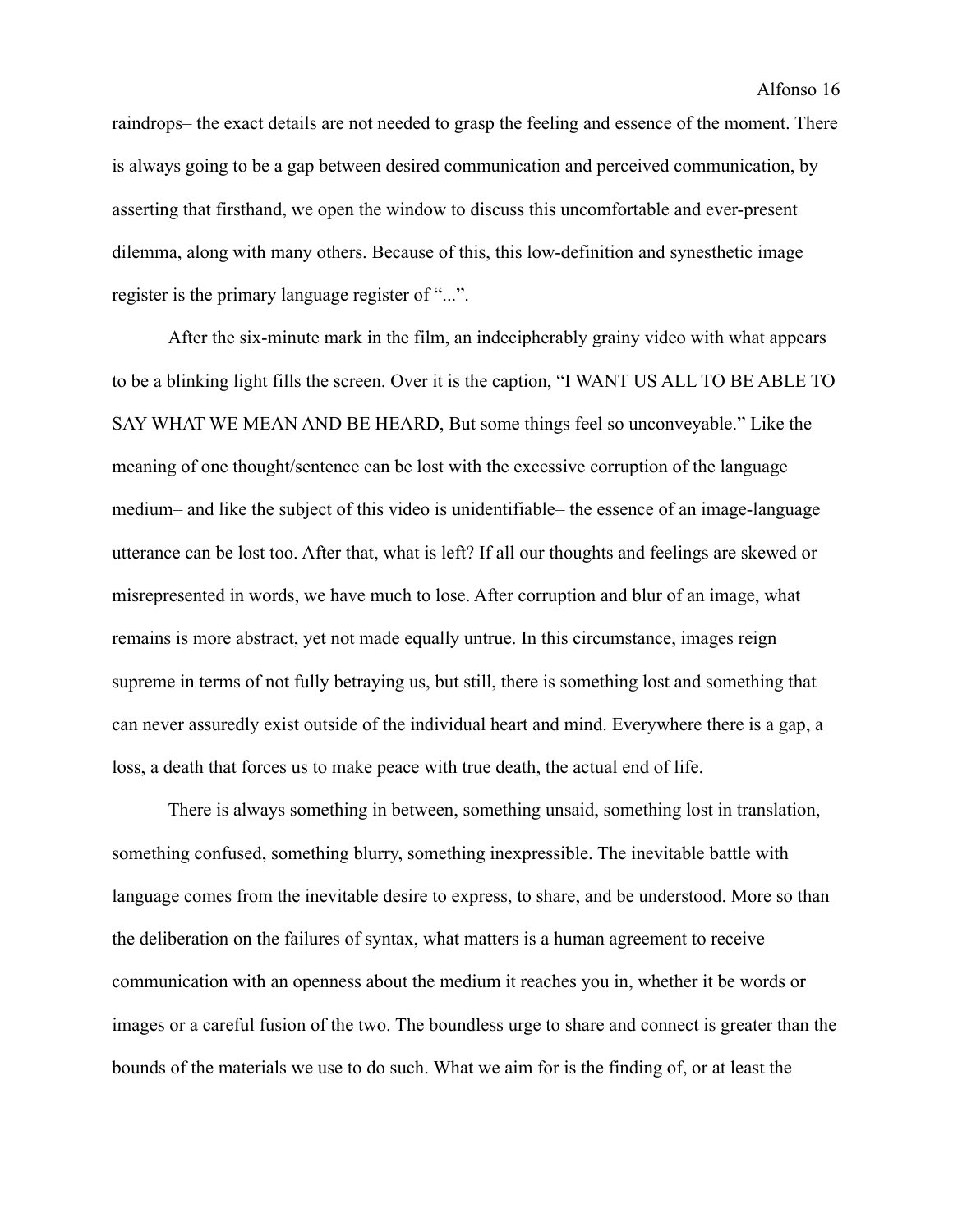continual searching for, our individual mediums that best allow the inner world to translate effectively to the outer one. And where this is impossible, we seek what honors the meditation on this existential fact and that which brings peace in spite of it…